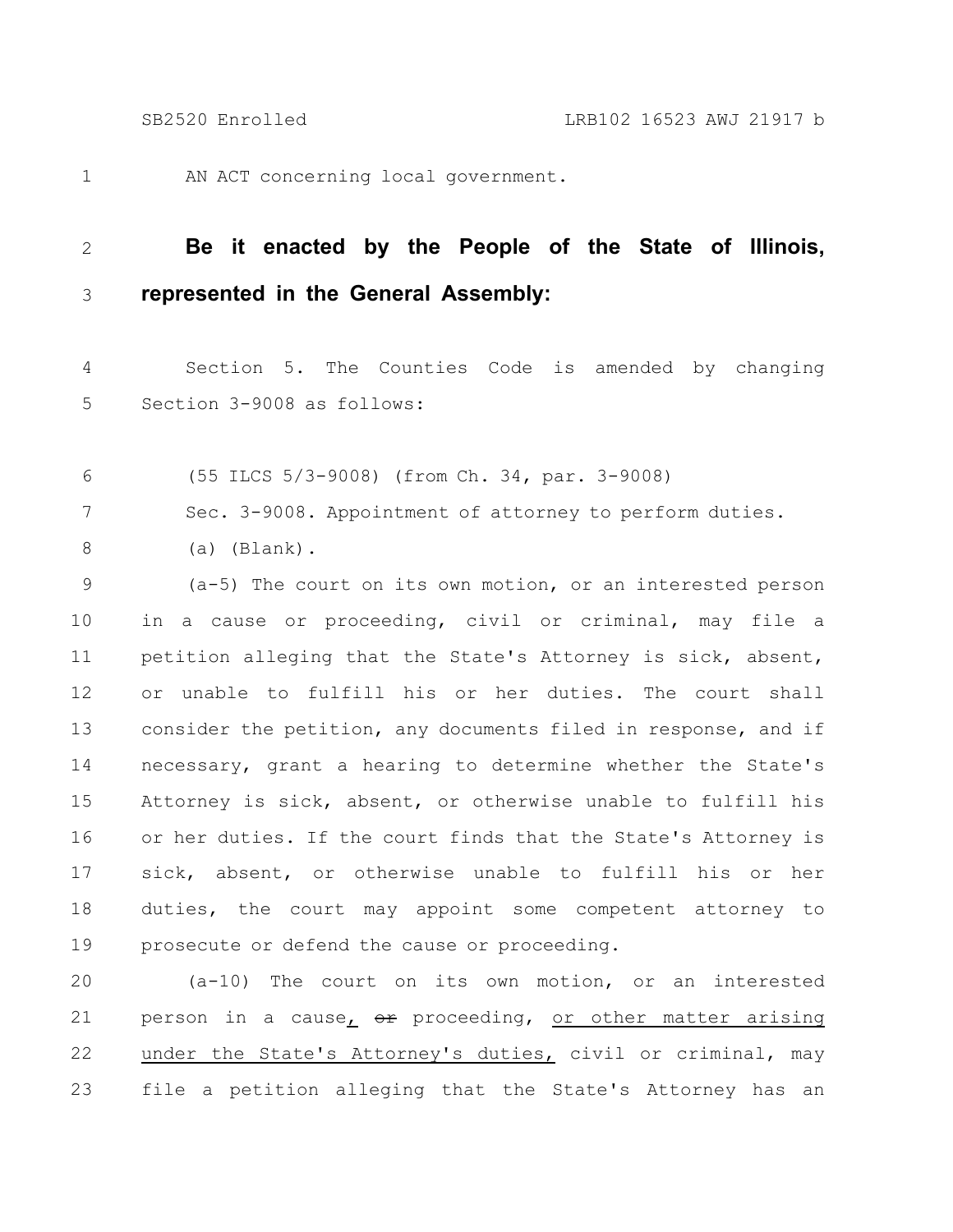SB2520 Enrolled - 2 - LRB102 16523 AWJ 21917 b

actual conflict of interest in the cause,  $\Theta$ ref proceeding, or other matter. The court shall consider the petition, any documents filed in response, and if necessary, grant a hearing to determine whether the State's Attorney has an actual conflict of interest in the cause,  $er$  proceeding, or other matter. If the court finds that the petitioner has proven by sufficient facts and evidence that the State's Attorney has an actual conflict of interest in a specific case, the court may appoint some competent attorney to prosecute or defend the cause, or proceeding, or other matter. 1 2 3 4 5 6 7 8 9 10

(a-15) Notwithstanding subsections (a-5) and (a-10) of this Section, the State's Attorney may file a petition to recuse himself or herself from a cause or proceeding for any other reason he or she deems appropriate and the court shall appoint a special prosecutor as provided in this Section. 11 12 13 14 15

(a-20) Prior to appointing a private attorney under this Section, the court shall contact public agencies, including, but not limited to, the Office of Attorney General, Office of the State's Attorneys Appellate Prosecutor, or local State's Attorney's Offices throughout the State, to determine a public prosecutor's availability to serve as a special prosecutor at no cost to the county and shall appoint a public agency if they are able and willing to accept the appointment. An attorney so appointed shall have the same power and authority in relation to the cause or proceeding as the State's Attorney would have if present and attending to the cause or proceedings. 16 17 18 19 20 21 22 23 24 25 26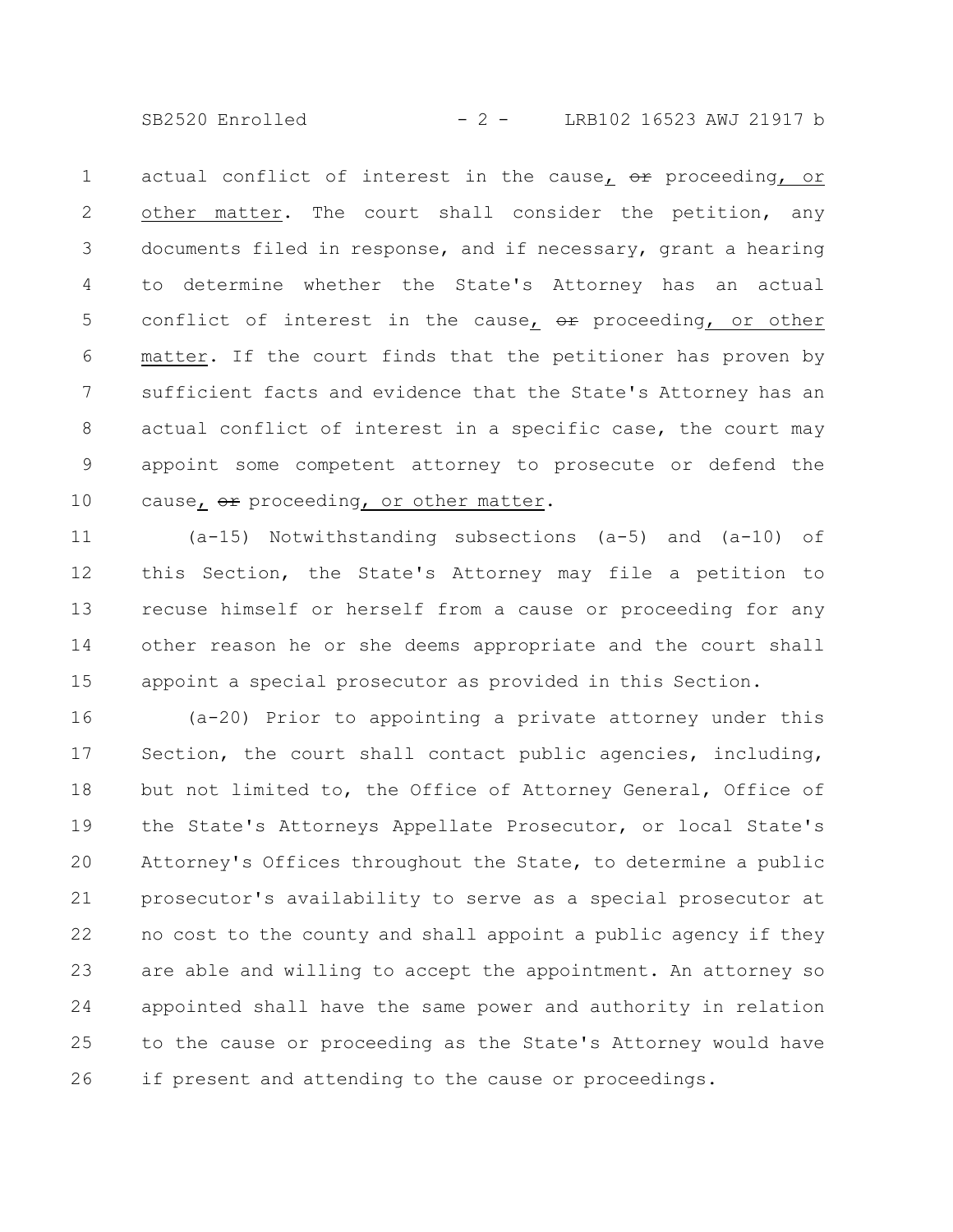SB2520 Enrolled - 3 - LRB102 16523 AWJ 21917 b

(b) In case of a vacancy of more than one year occurring in any county in the office of State's attorney, by death, resignation or otherwise, and it becomes necessary for the transaction of the public business, that some competent attorney act as State's attorney in and for such county during the period between the time of the occurrence of such vacancy and the election and qualification of a State's attorney, as provided by law, the vacancy shall be filled upon the written request of a majority of the circuit judges of the circuit in which is located the county where such vacancy exists, by appointment as provided in The Election Code of some competent attorney to perform and discharge all the duties of a State's attorney in the said county, such appointment and all authority thereunder to cease upon the election and qualification of a State's attorney, as provided by law. Any attorney appointed for any reason under this Section shall possess all the powers and discharge all the duties of a regularly elected State's attorney under the laws of the State to the extent necessary to fulfill the purpose of such appointment, and shall be paid by the county he serves not to exceed in any one period of 12 months, for the reasonable amount of time actually expended in carrying out the purpose of such appointment, the same compensation as provided by law for the State's attorney of the county, apportioned, in the case of lesser amounts of compensation, as to the time of service reasonably and actually expended. The county shall 1 2 3 4 5 6 7 8 9 10 11 12 13 14 15 16 17 18 19 20 21 22 23 24 25 26